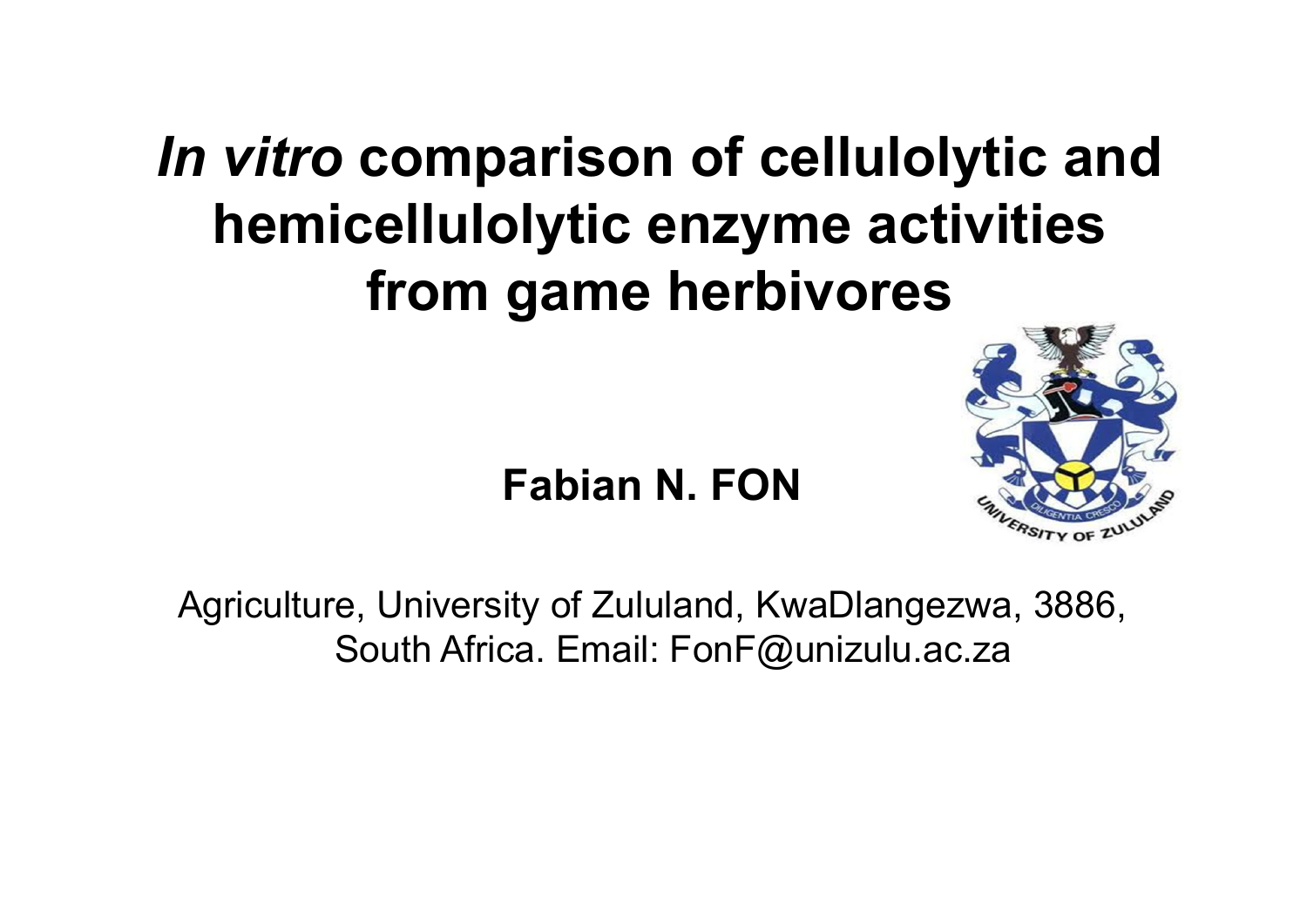# **An overview of talk**

- **1. Introduction**
- **2. Objectives**
- **3. Experiments**
- **4. Findings**
- **5. Conclusion**
- **6. Application**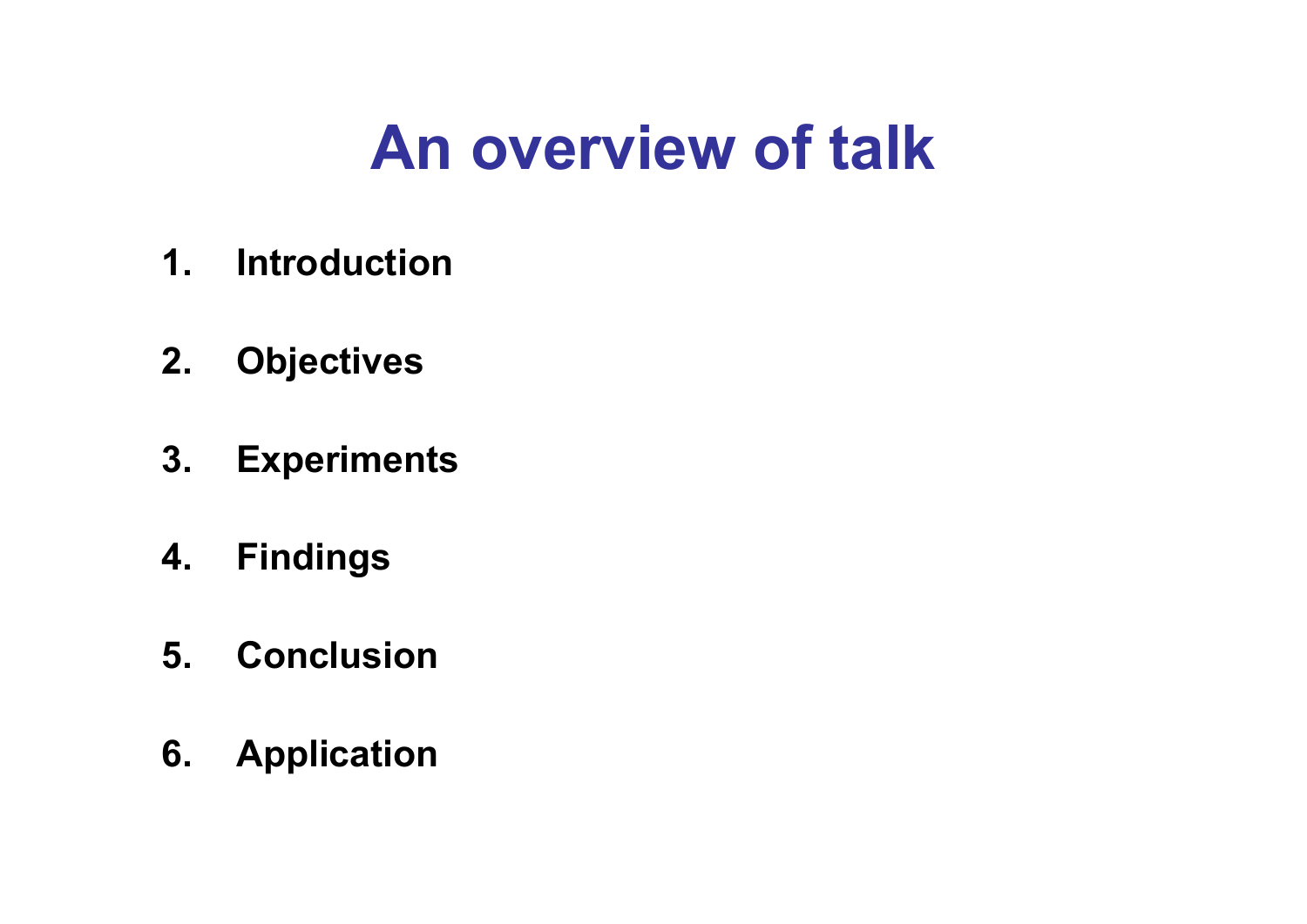# **Introduction**

- $\bullet$ Livestock  $\sim$  33 % the total protein in human diets
- • High demand for meat as protein demand increases yearly
- •Especially in Africa = plant protein sources scarce
- •World's human population is about 6.8 billion
- •World's Growth rate  $= 1.2\%$ /yr  $= 81.9$  million
- •Africa contributing  $\sim$  15% = 1.02 billion
- •Africa growth rate =  $2.2 \frac{\%}{\mathrm{yr}} = 22.5 \text{ million}$
- •Europe growth rate  $= 0.3\frac{\nu}{\nu r} = 2.7$  million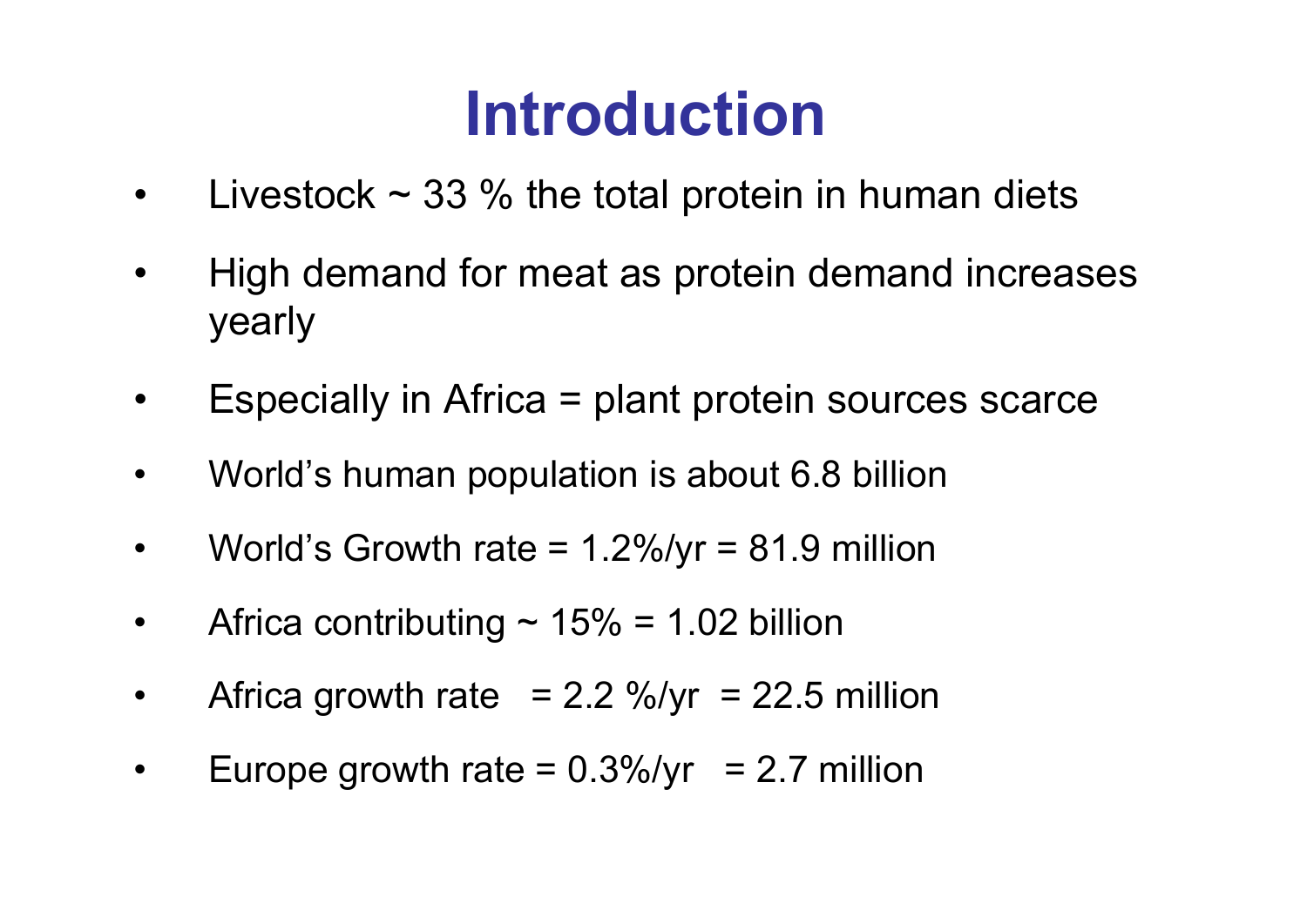## **Introduction**

- • How can animal protein be increased to sustain the ever increasing demand with increasing human population **?**
- •Simple !!!, by increasing animal production.
- •Simple???
- $\bullet$ Lets ask the farmers both commercial and small scale.
- •Daunting task of high feed cost and scarcity?
- $\bullet$ Ask the beef farmers?
- • In winter, most of them are broke, feed scarcity, high cost, sell most of their animals to avoid death
- • Yet, hay, crop residues and agricultural by-products abundant !!!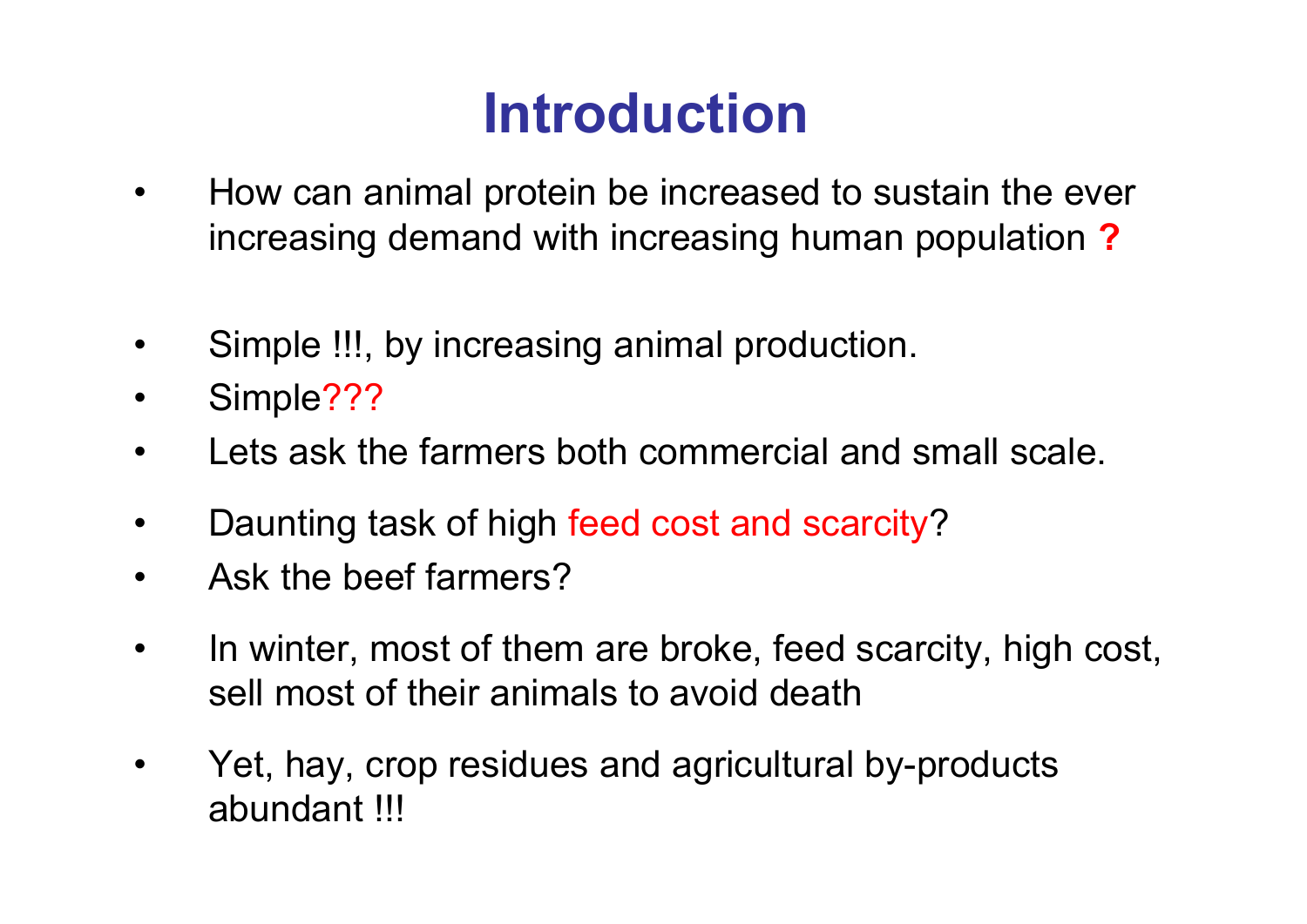- $\bullet$  So what is stopping this animals from harnessing energy from these sources?
- $\bullet$  Chemical structure these high energy polysaccharides (cellulose, hemicellulose and pectin)
- $\bullet$  Herbivores depends on microbes to harnessed energy

•Researchers can do something about it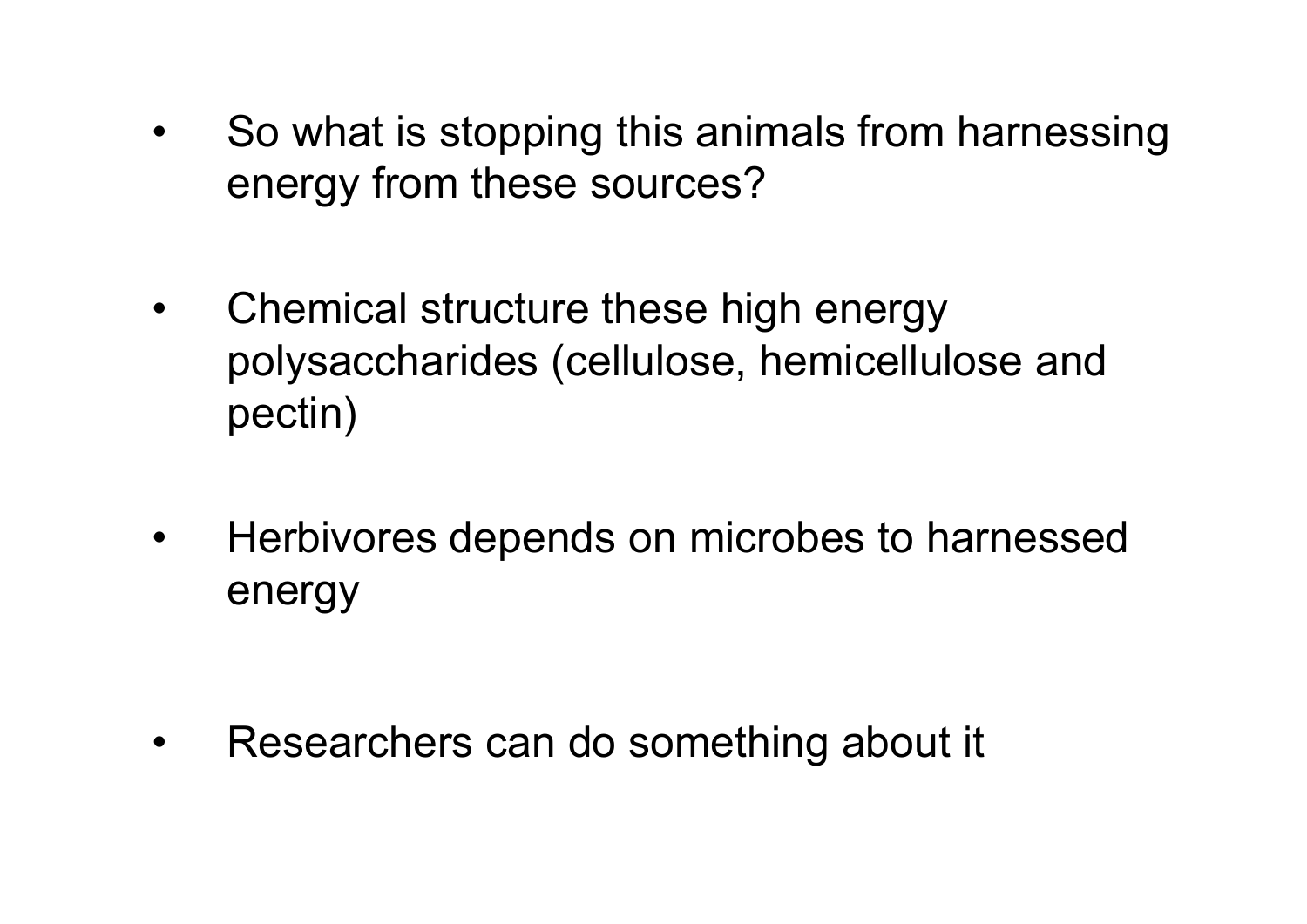## **Introduction …**

- • Different studies that embarkes on enhancing fibre hydrolysis includes:
- $\blacktriangleright$ Single strain microbes, mixed microbial culture
- $\blacktriangleright$  Pure enzyme systems, components of cellulase enzymes
- $\blacktriangleright$ Mixed enzyme systems (synergism)
- $\blacktriangleright$ Ferment feed (silage)
- $\blacktriangleright$ Chemical treatment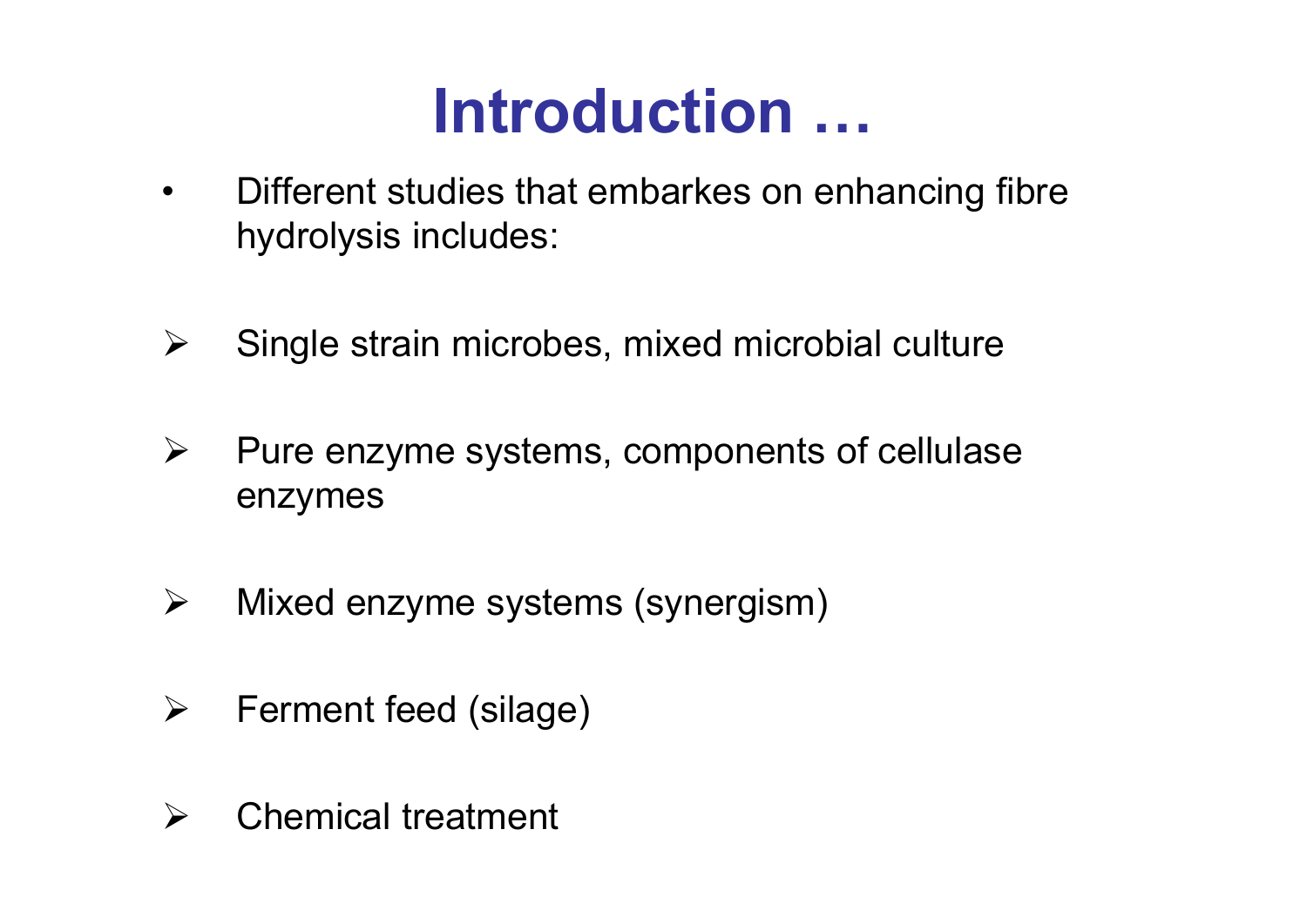## **Introduction …**

- Focus of interest are cellulolytic enzymes
	- and the state of the state Feed supplementation did increase hydrolysis<sup>5</sup>
	- Limited information is available on
	- –how much is being expressed
	- –how active they are.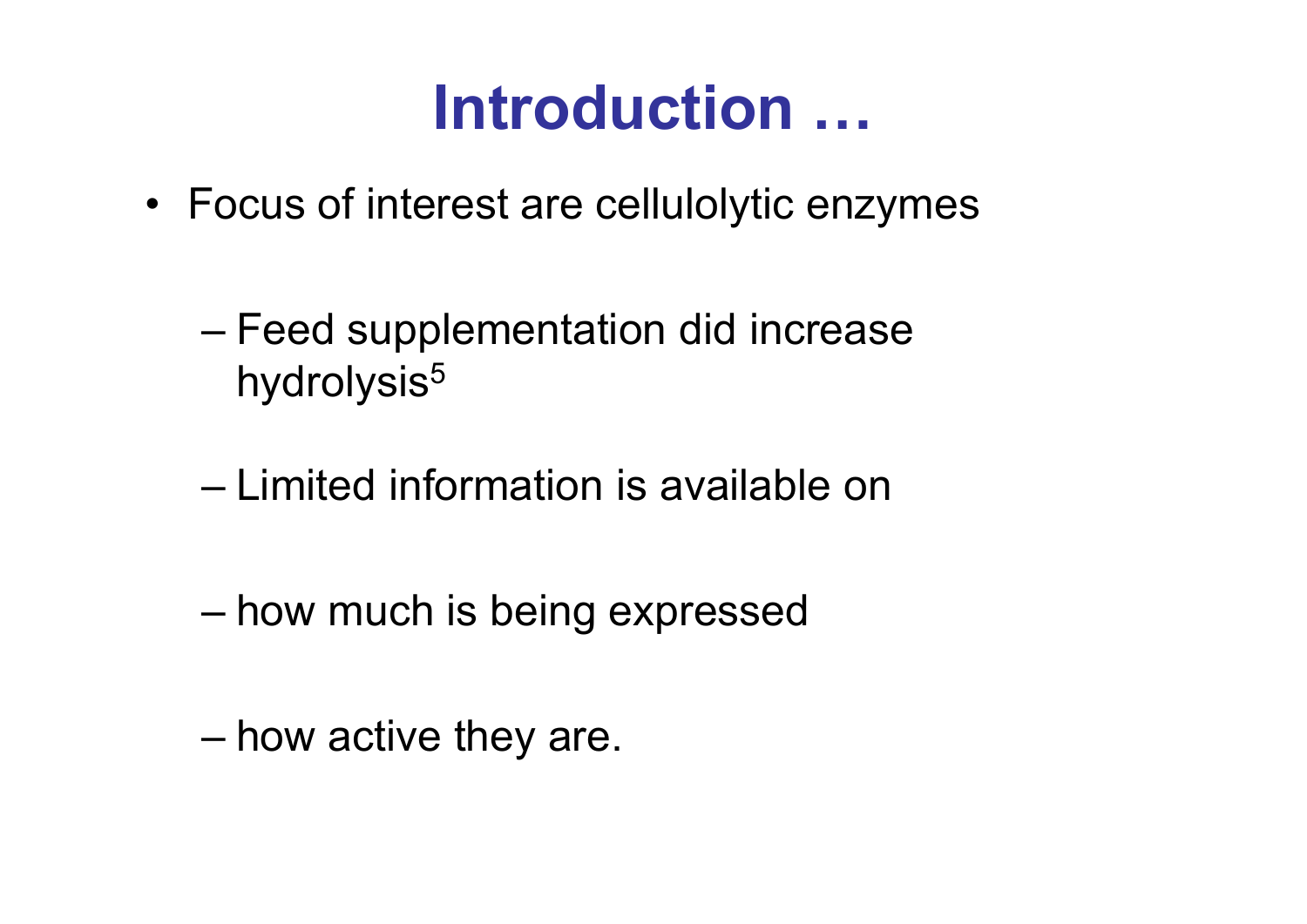# **Objectives**

1. Sample four game herbivores microbial ecosystems (**buffalo, impala, wildebeest llama**)

Fishing for systems with;

- High enzyme expression (concentrations)
- High enzyme activity (activeness)
- 2. Does high expression imply high activity?
- 3. Investigate synergism among ecosystems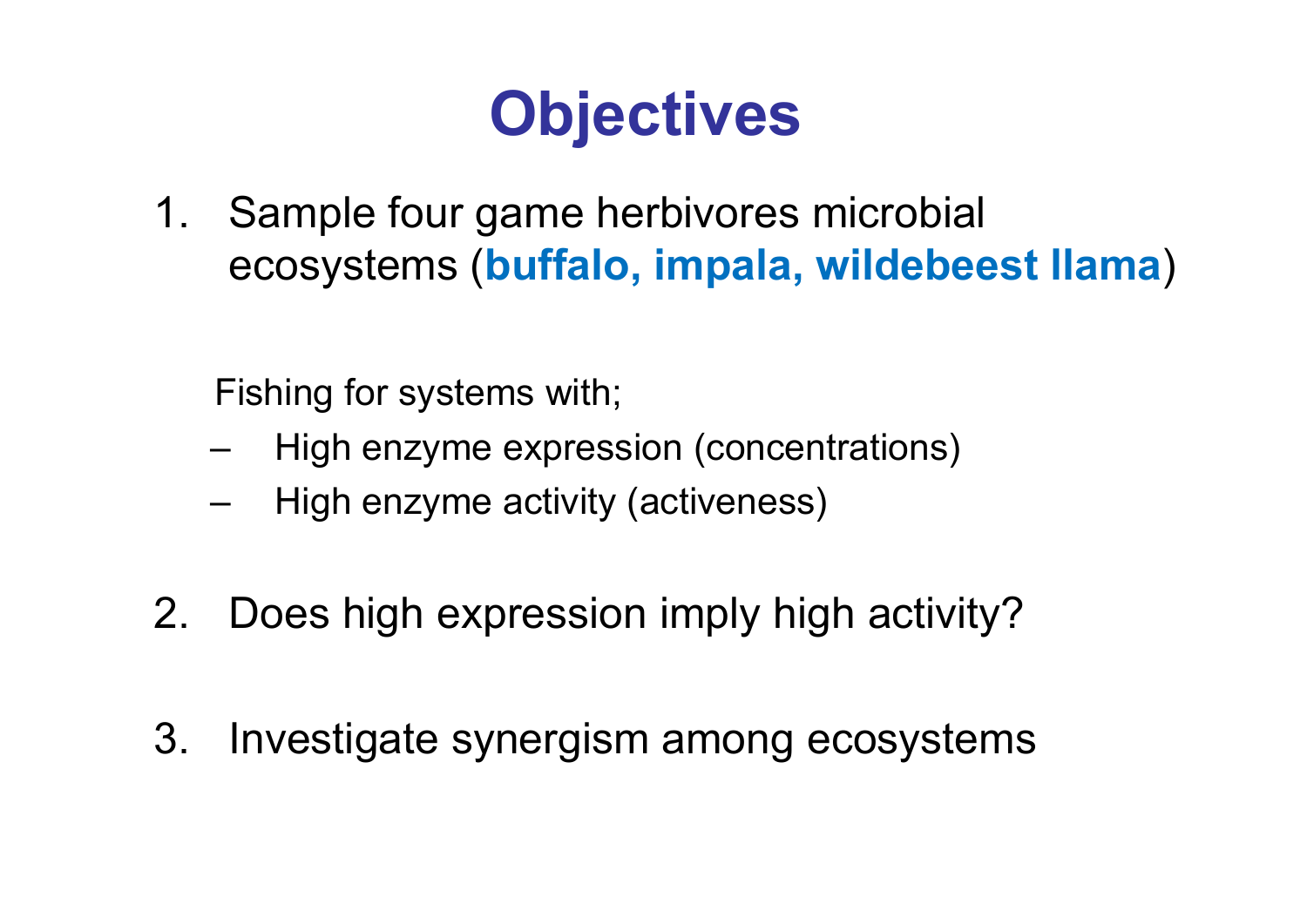Sample collection

- Faces collection, *in situ*
- 50ml faeces + 100ml salivary buffer, mixed and squeezed through cheese cloth for faecal inoculum
	- 1 g (maize stover + Lucerne) + 67 ml salivary buffer + 33 ml Faecal inocula
	- Incubated for 72 hr at 39°C (anaerobic environment)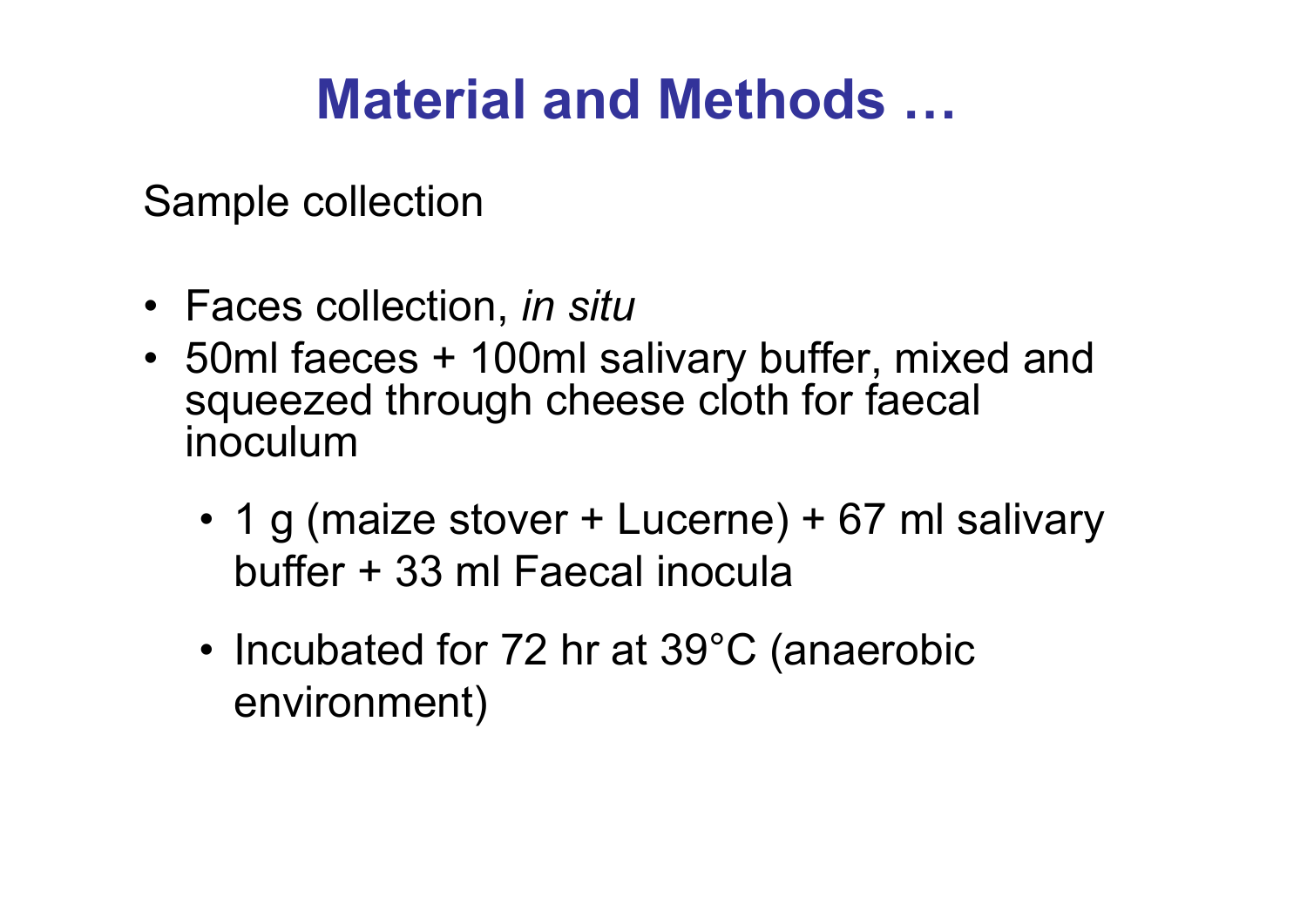Sample collection

- 30 ml of 72 h culture was used for crude enzyme extraction
- Sonication of samples (break cells)
- Proteins precipitated using 60% ammonium sulfate.
- Protein concentration measured as described by Bradford.
- pH activity optimised using carboxymethyl cellulose as **substrate**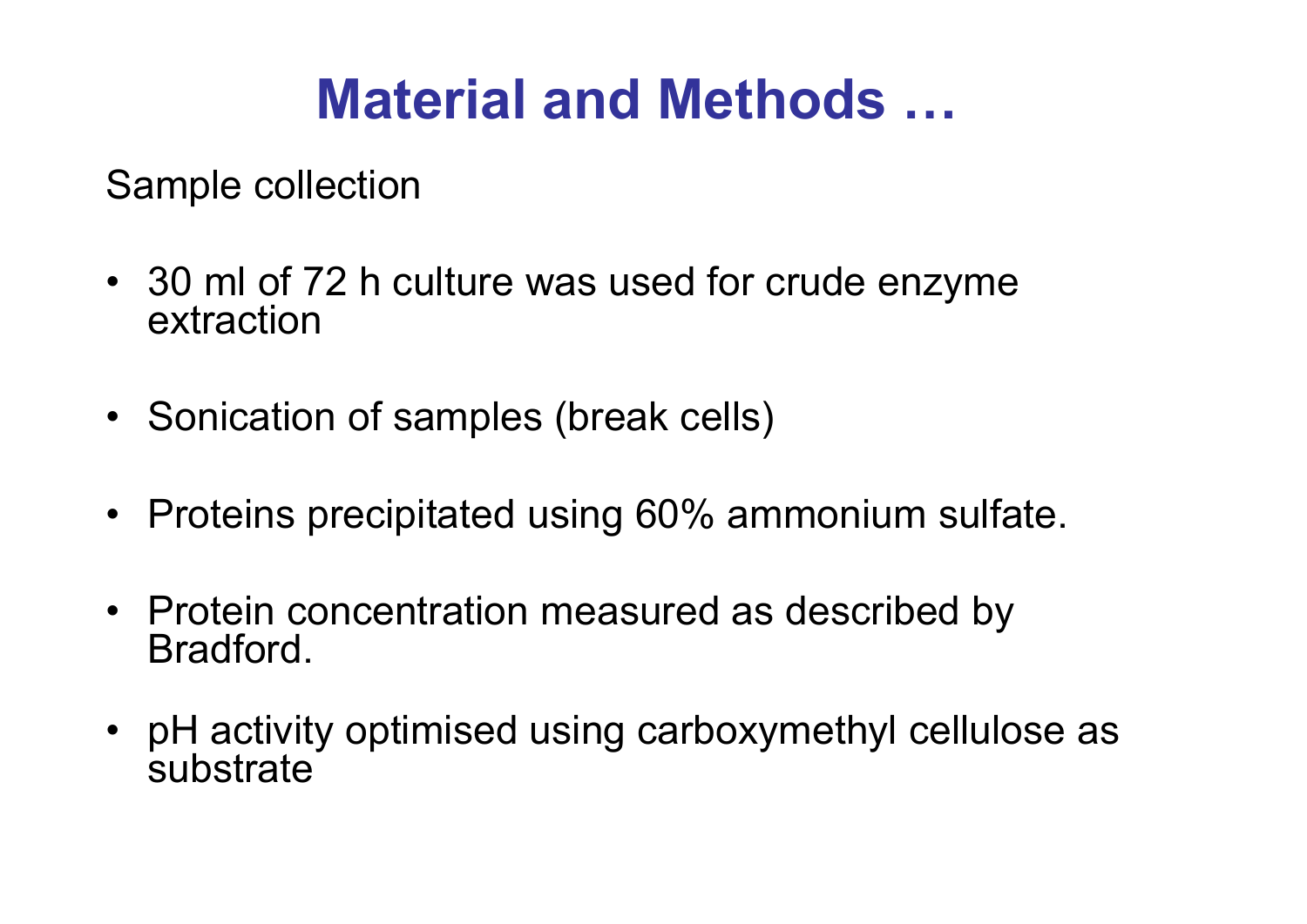• Enzyme assay

-**Exocellulase**-substrate crystalline cellulose \*\*Specific activity (µg glucose/mg crude protein)

-**Endocellulase**- substrate carboxymethyl cellulose

-**Xylanase**-substrate xylan \*Specific activity (µg xylose/mg crude protein)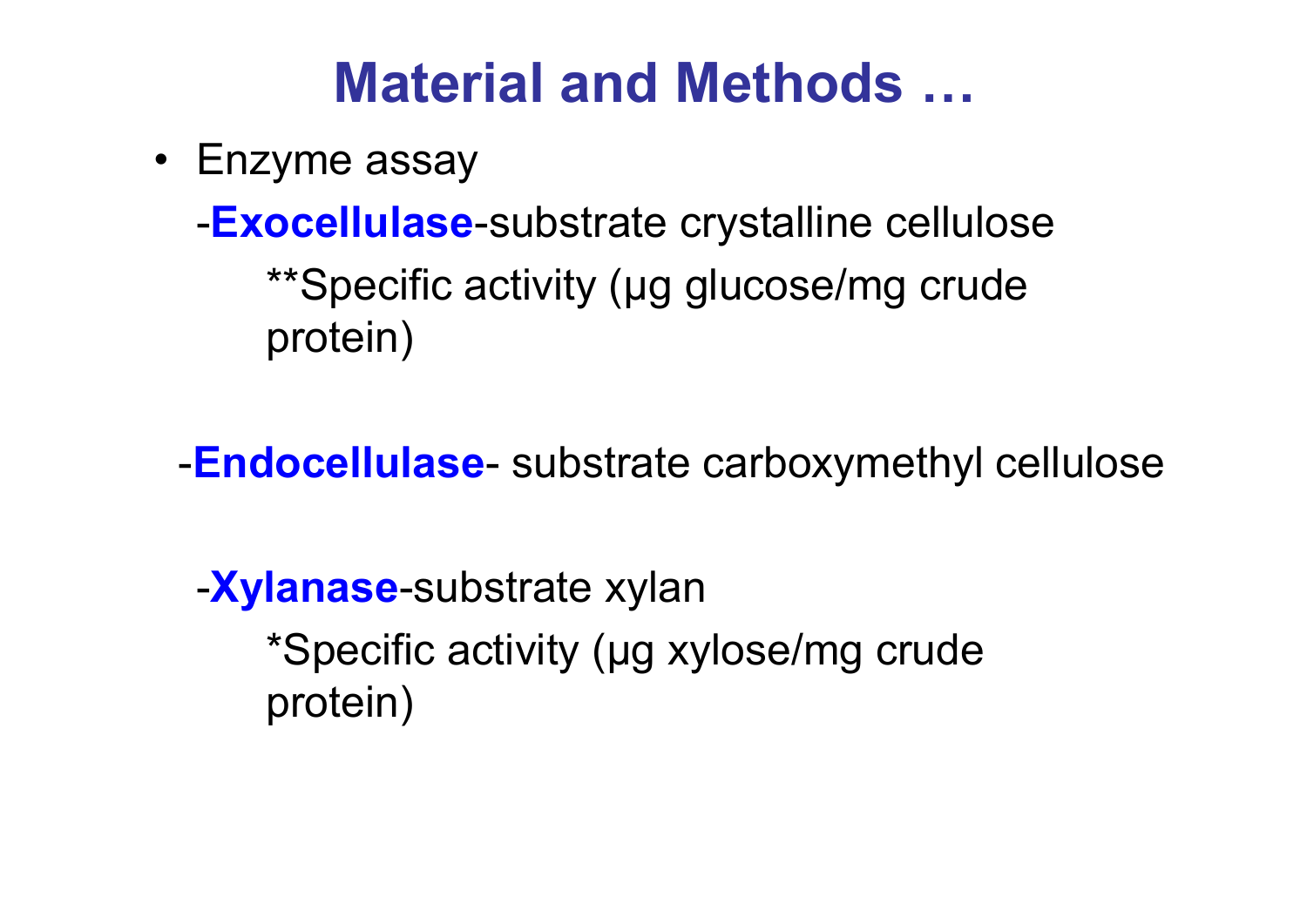- Kinetic parameters were determined as described by Eisenthal and Cornish-Bowded (1974) using HYPER software programme (Easterby, 2003)
- Km = affinity of an enzyme to its substrate
- Vmax = rate of products formation/min from a substrate
- Kcat = Enzyme catalytic rate
- Kcat/Km = Catalytic efficiency of enzyme substrate pair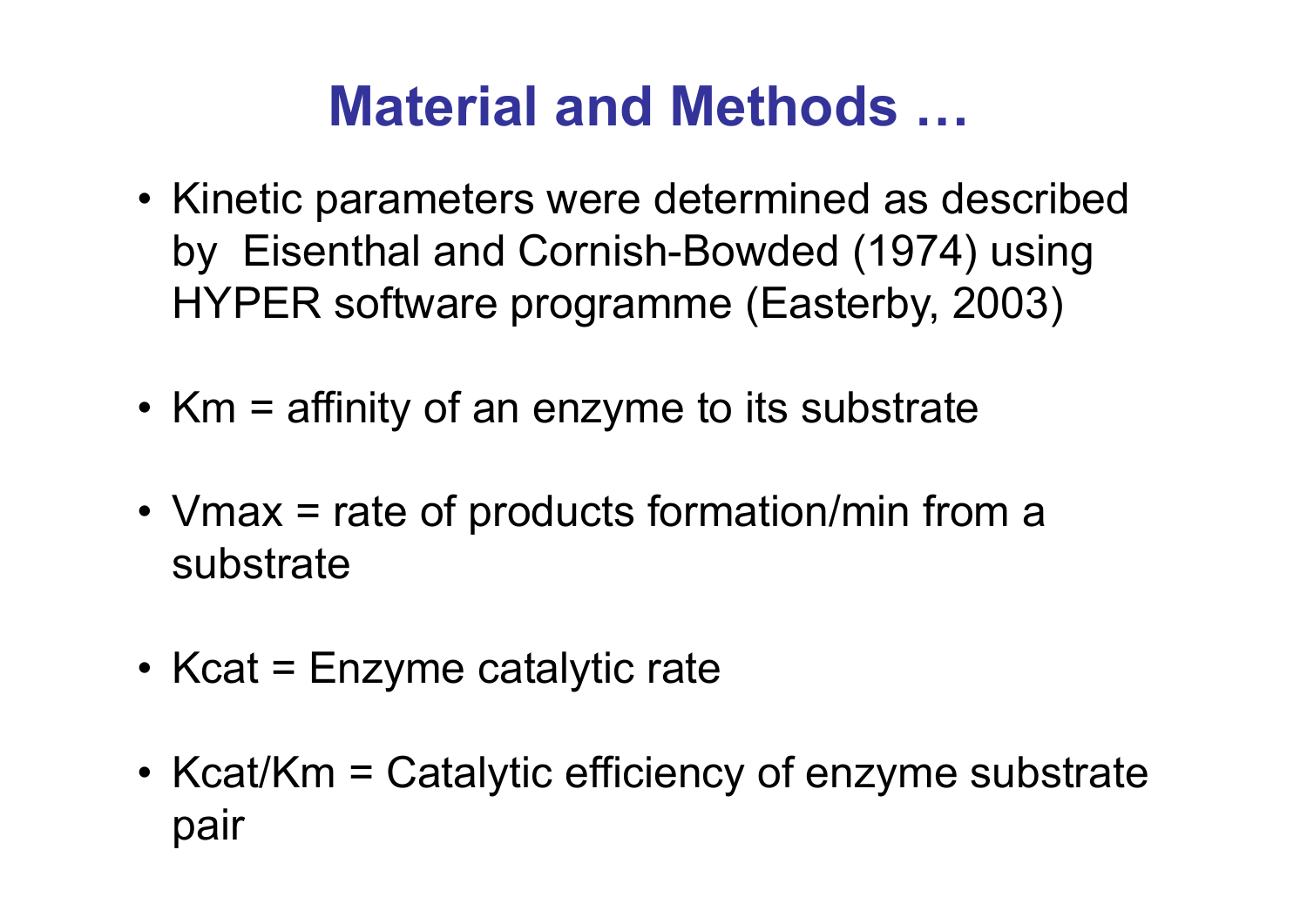## **Statistical analysis**

•Enzyme activities and kinetic parameters were subjected to analysis of variance (ANOVA) using the general linear model of SAS.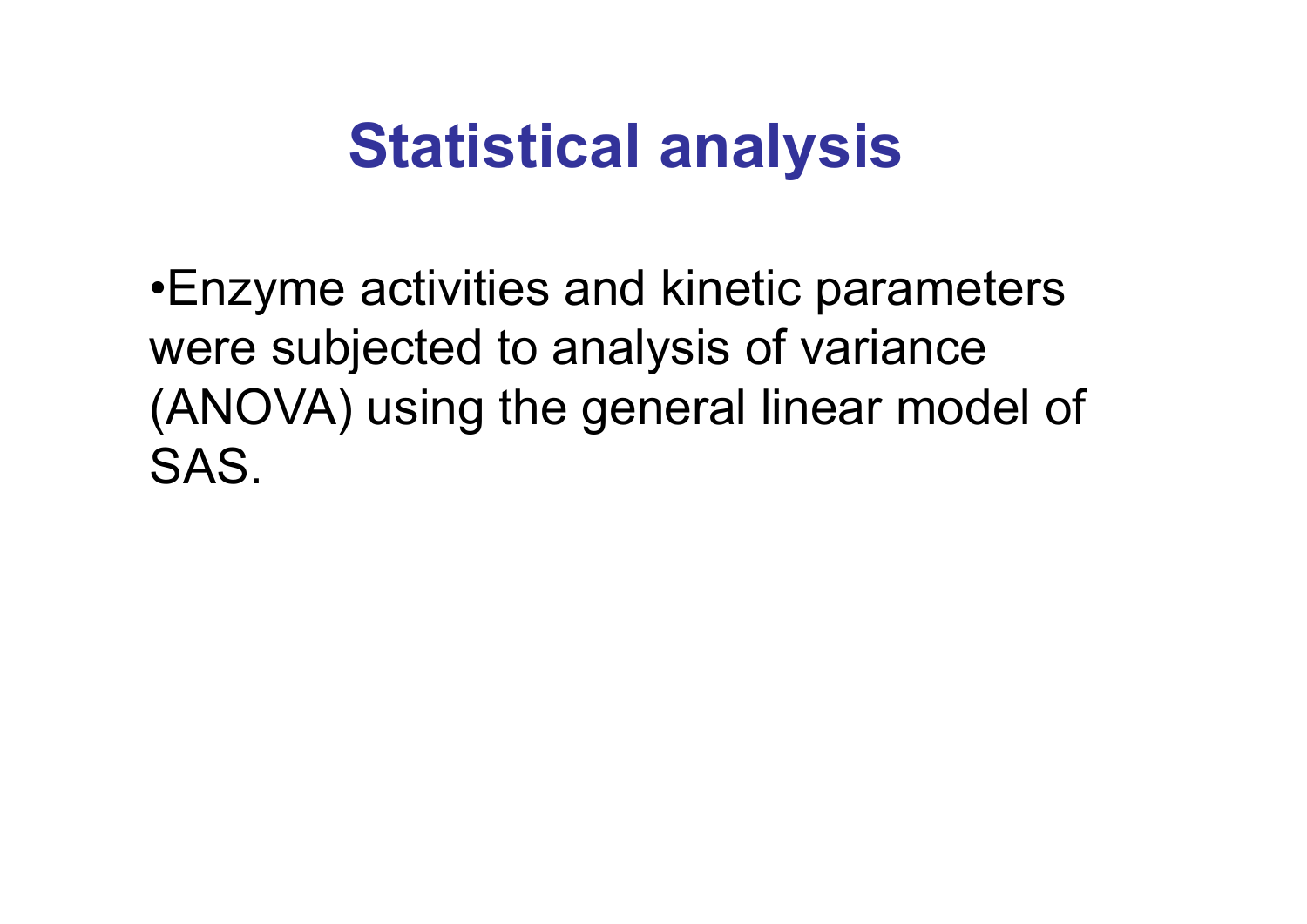### **Results …**

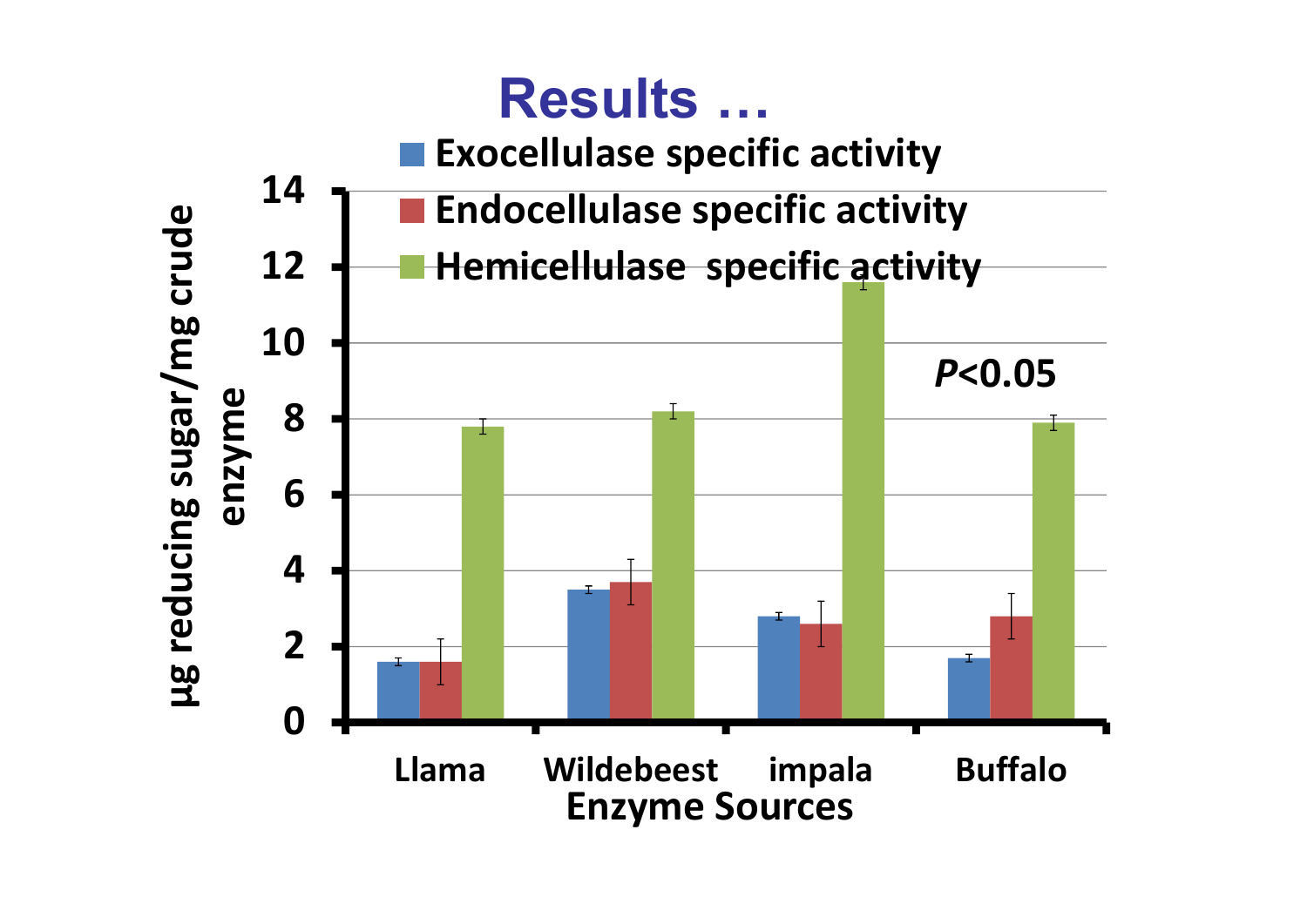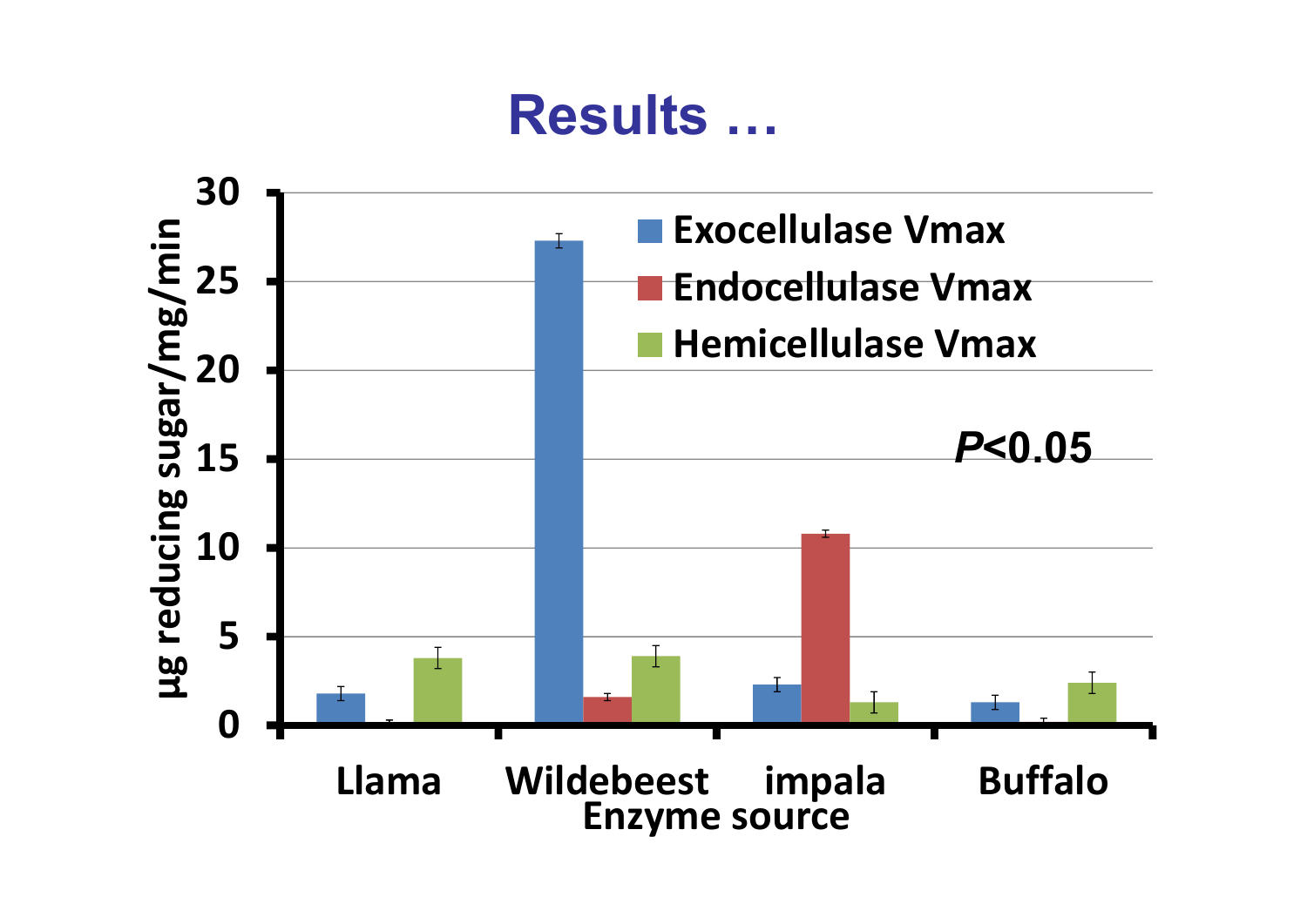#### **Exocellulase efficiency**

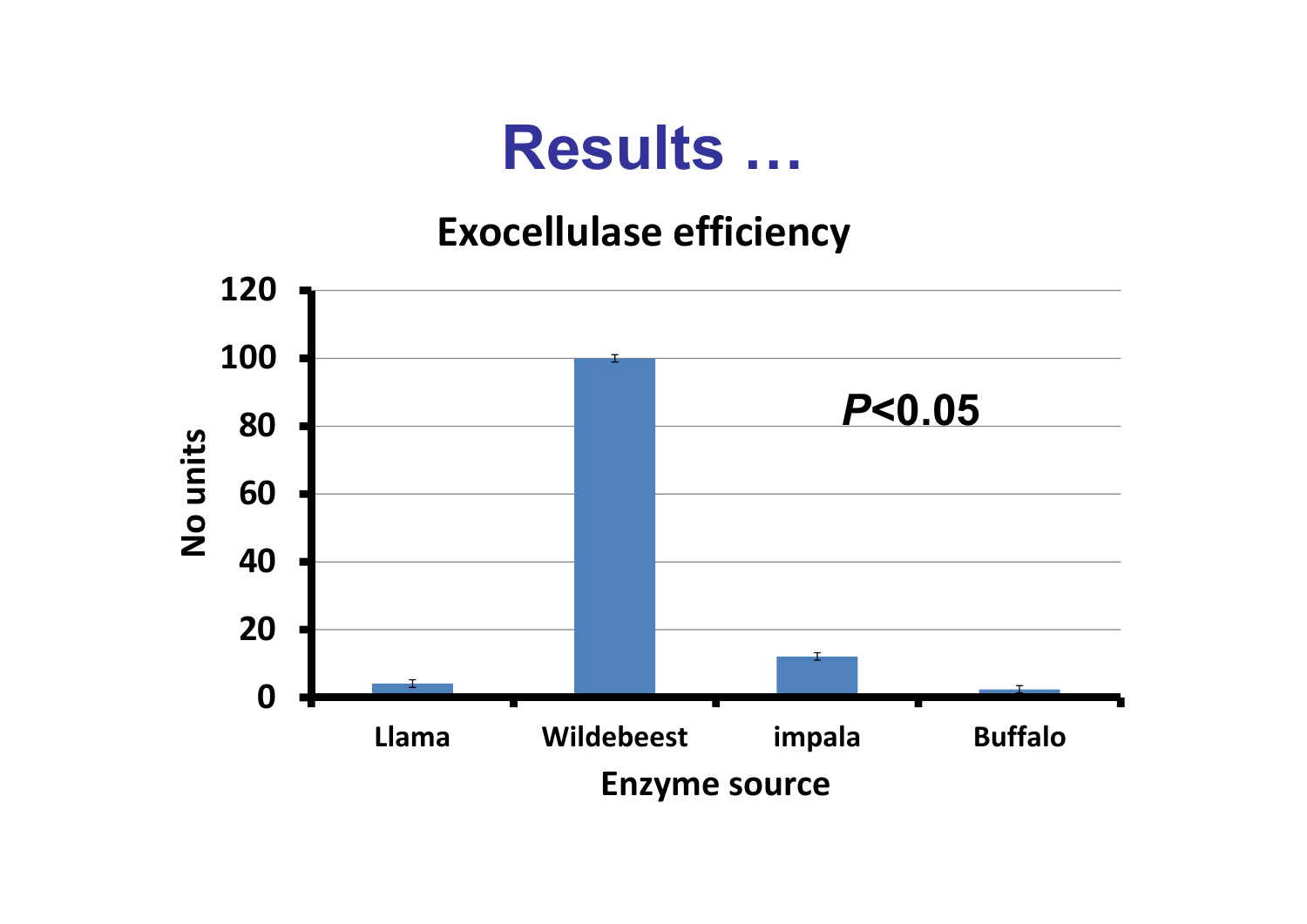#### **Hemicellulase efficiency**

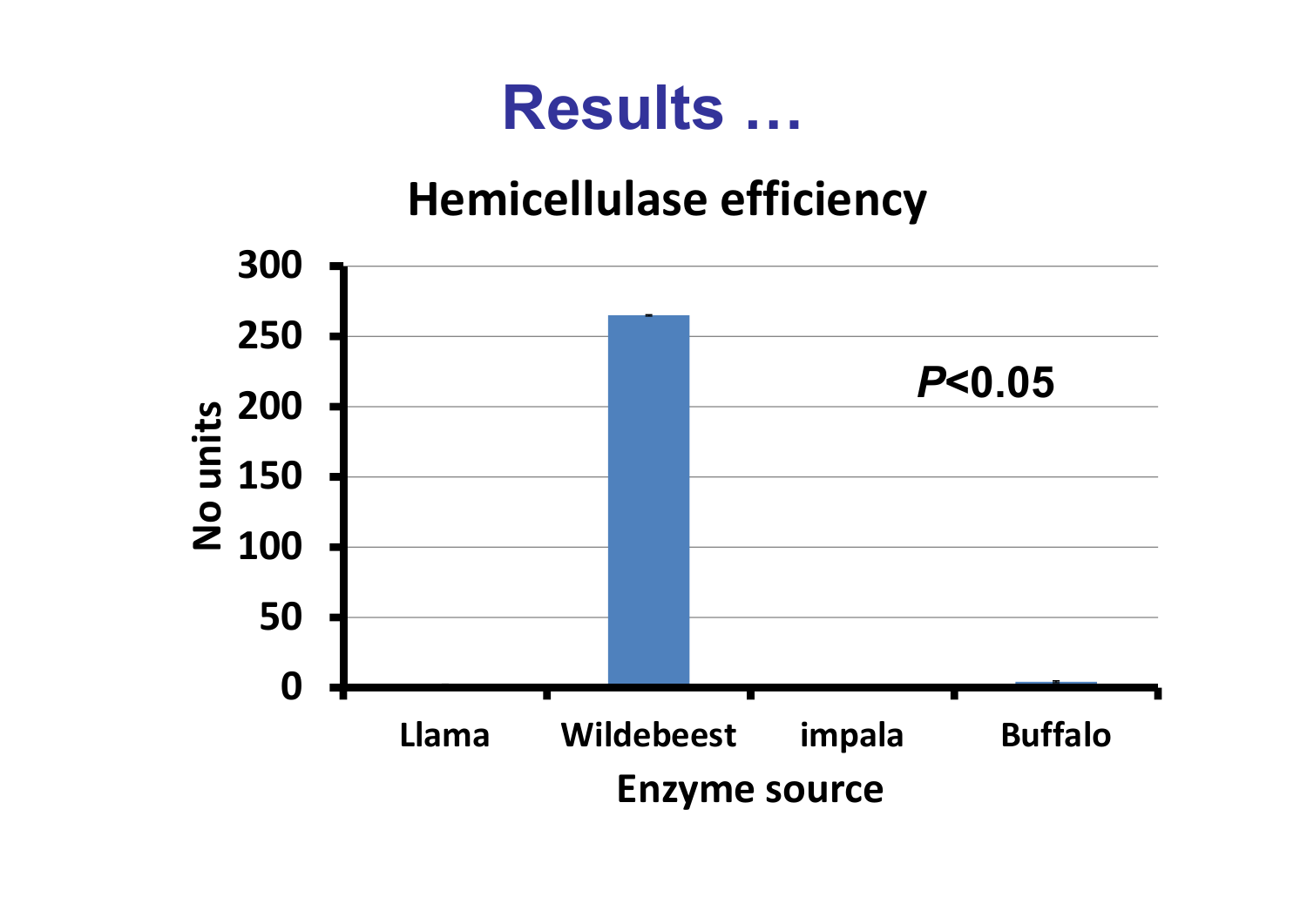**Endocellulase efficiency** 

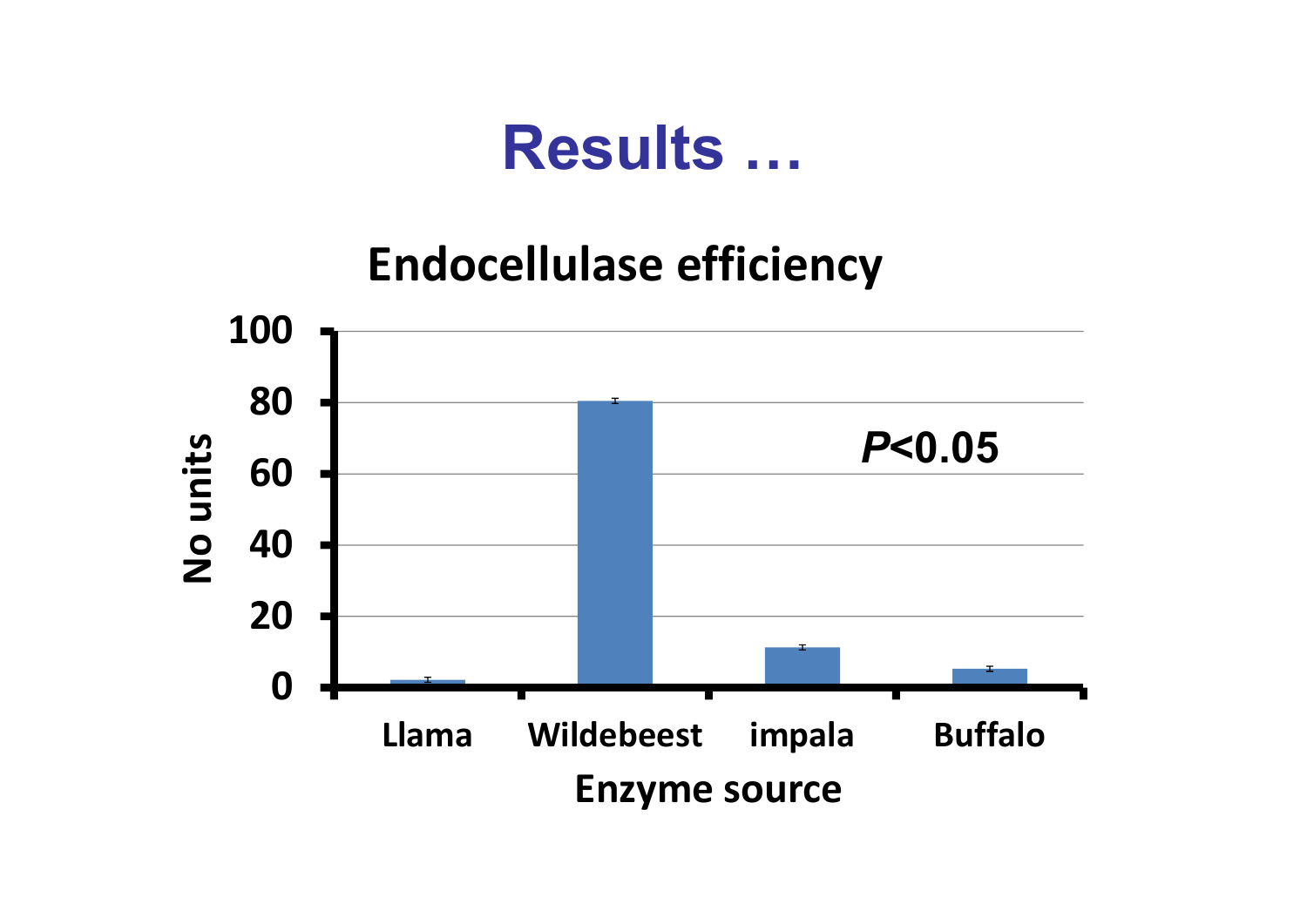## **Findings**

- •**Enzymes were successfully Isolated**
- •**Both cellulase and hemicellulase crude enzyme mixtures were active**

•**Wildebeest and impala showed the greatest potential in hydrolyzing cellulose, endocellulose and hemicellulase**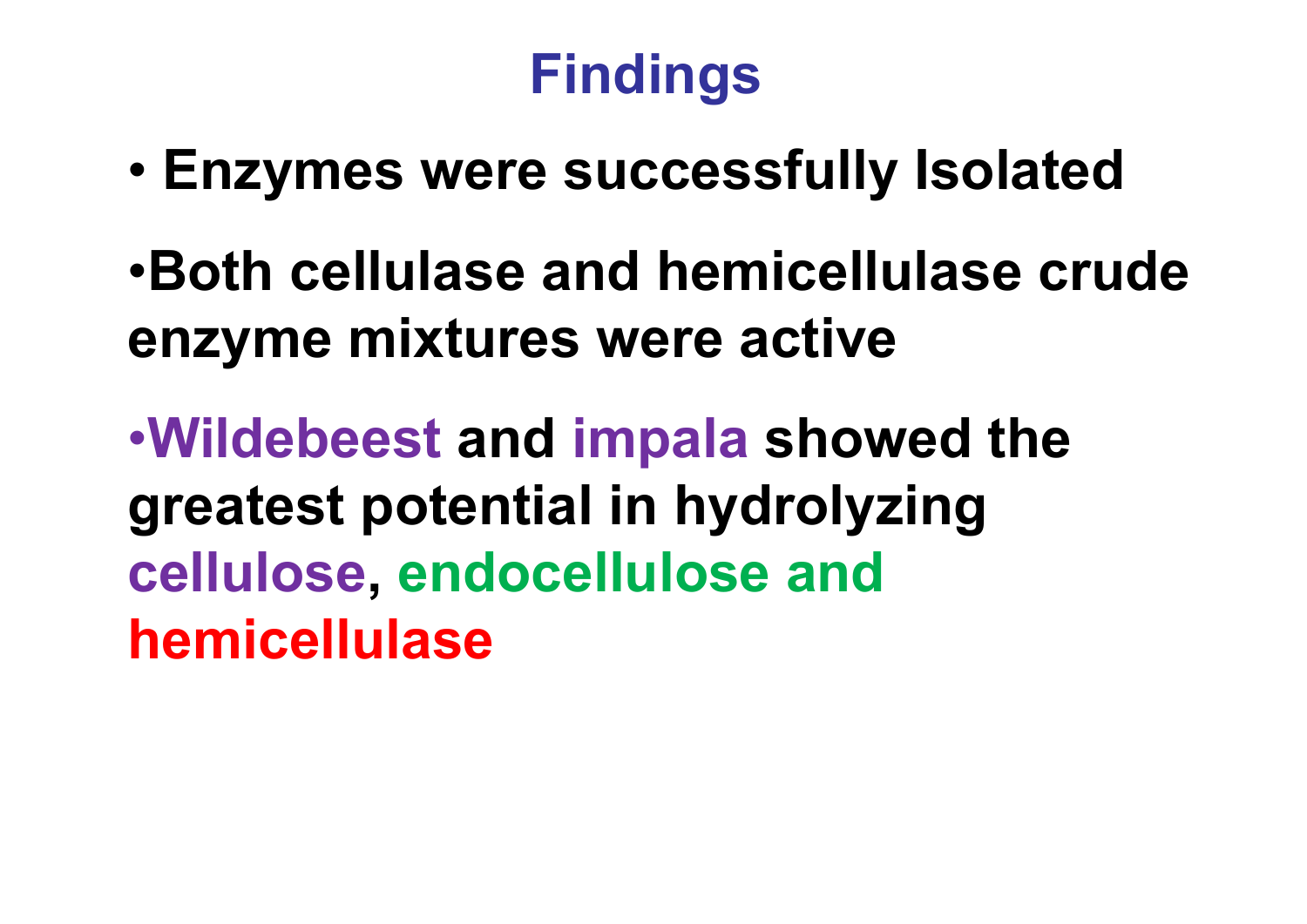# **conclusion**

- **Wildebeest and impala showed the greatest potential in hydrolyzing cellulose and hemicellulose than llama and buffalo grazing of same field**
- **Further studies**
- Harbour more cellulolytic microbes ?
- Microbes that have evolved?
- Purification of enzymes may answer these questions
- Application as feed supplements !!!
- Synergism among microbial ecosystems